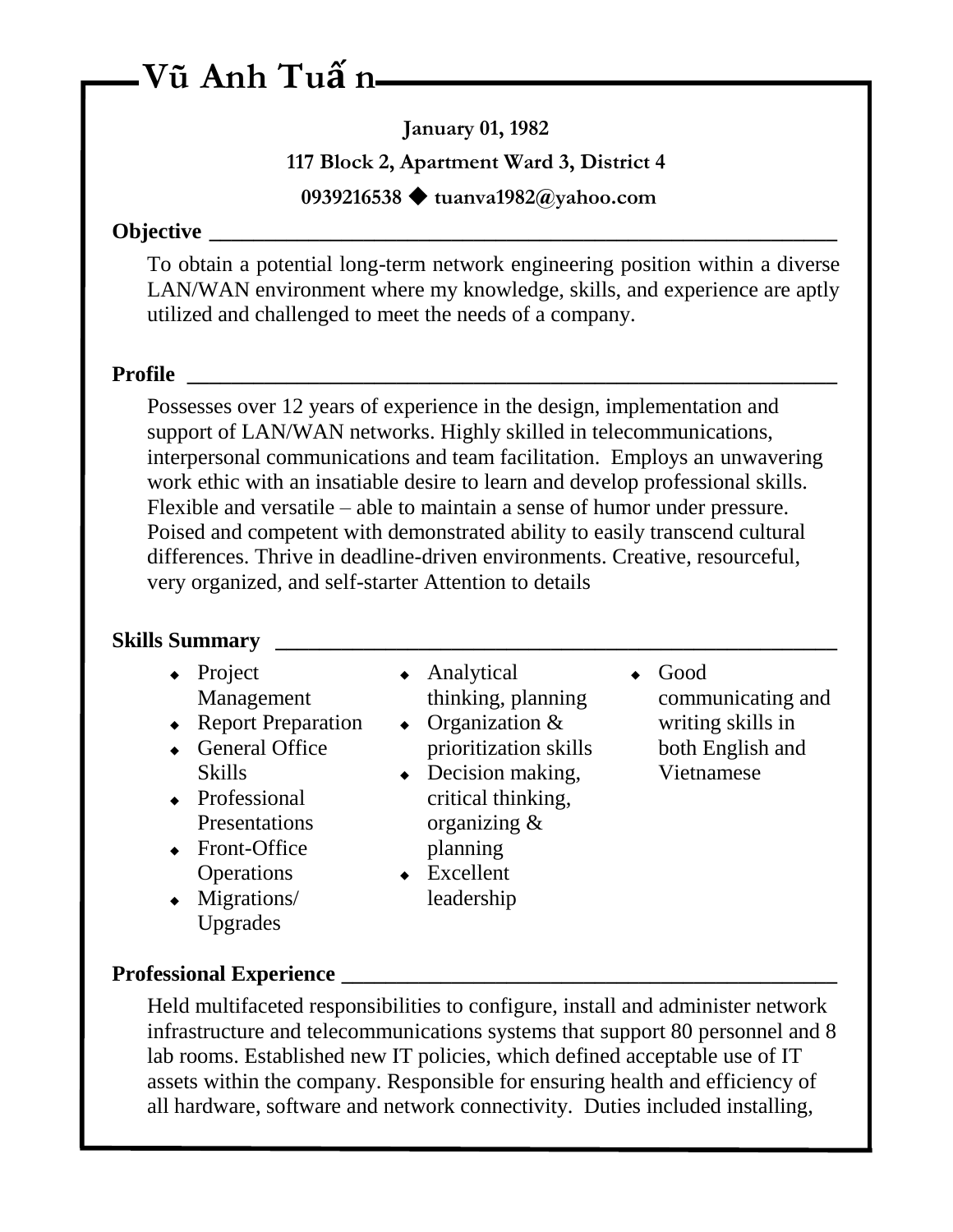repairing and upgrading components; training users; and administering user accounts.

- LAN hardware / software, MS Windows 2003/2008/NT4 Server, Active Directory, MS Windows XP/2008/NT/9X desktop/workstation operating systems, Backup Exec MS Office 2010/XP/2007, TCP/IP Ethernet Networking, DHCP and static IP addressing, Wireless Networking.
	- Work with and setup of Windows 2008 Active Directory.
	- Designed Active Directory forest and domain structure.
	- Configure and implement Group Policy Objects in AD.
	- Set up WAN environments with multiple switches.
	- Extensive wiring experience. Wired multiple offices.
	- Hardware Purchasing and resale.
	- Network Design and implementation.
- Install Windows 2003/2008, configure IP addresses, network printers.
- Provide users' technical support, analyze and troubleshoot problems that cause operational delays.
- Diagnose hardware and software problems, and replace defective components.
- Troubleshooting network problems and conflicts. Suggest improvements in speed of the operations and processes to make the system foolproof.
- Configuring and Managing AD, Exchange, DHCP, Anti virus, backup servers in the corporate network.
- Installing and maintaining various standard software as per user requirements.
- Maintaining network system and diverse equipments projector, camera.Computer assembling and maintenance.
- Troubleshooting hardware and software problems.
- $\bullet$  Installing and configuring the peripherals, components and drivers
- $\bullet$  Installing software and application to user standards
- Deep knowledge of printer and cartage refilling.
- Configuring and troubleshooting desktops, laptops and servers

### **Employment History \_\_\_\_\_\_\_\_\_\_\_\_\_\_\_\_\_\_\_\_\_\_\_\_\_\_\_\_\_\_\_\_\_\_\_\_\_\_\_\_\_\_\_\_\_\_\_**

## **SAIGONTECH COLLEGE**. – Quang Trung Software City, District 12, HCMC

Technical Support, 2007 to 2010

 $\checkmark$  PC-based application support, maintenance and upgrades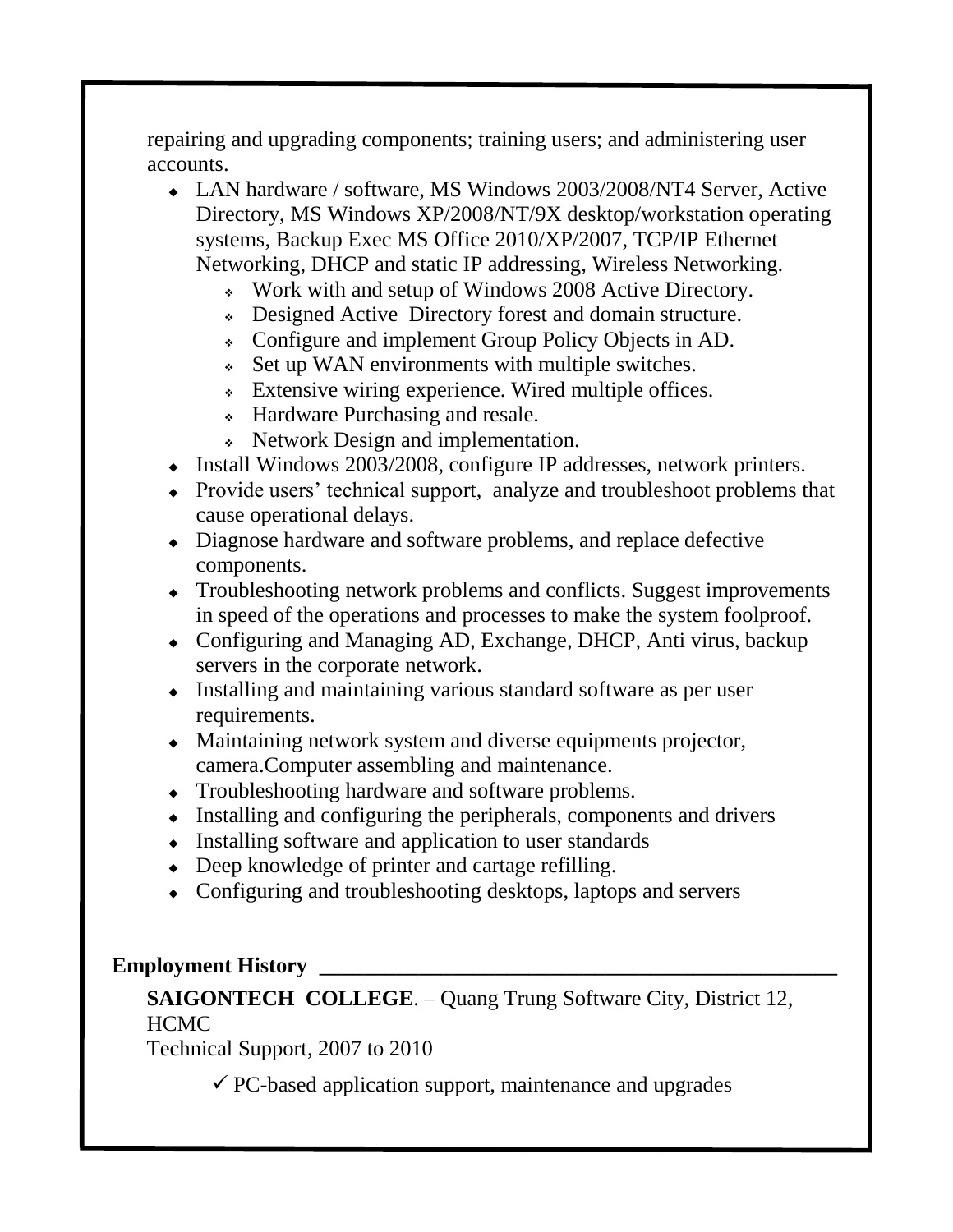- $\checkmark$  Supporting hardware  $\&$  software matters pertaining to users  $\&$ network systems
- $\checkmark$  Setting up and installing PCs
- $\checkmark$  End user orientation
- $\checkmark$  Maintaining records and adhering with security practices
- $\checkmark$  Working on IT projects with Systems Manager
- $\checkmark$  Maintaining, analyzing, troubleshooting and supporting desktop computer systems, hardware and peripherals
- $\checkmark$  Deploying, maintaining, and configuring, workstations, laptops, printers & peripheral equipment.
- $\checkmark$  Resolving computer and network issues while ensuring system/data integrity is maintained
- $\checkmark$  Maintaining back-ups, restoring files as required and ensuring back-up media rotation stay on schedule
- $\checkmark$  Maintaining hardware warranties and keeping hardware and software inventory up to date

**BYS JOINT STOCK COMPANY**. – A75/6K/14 Bach Đang Street, Ward 12, Tân Bình District. – Infrastructure Employee, November 2010 to April 2014.

\*Lâm Việt Requirement Analysis User Manual Documentation Network Design Production Process User Guide Human Resource User Guide \*Phố Xinh User Manual Documentation \*Chi Lai User Manual Documentation Human Resource User Guide \*Tín Thương Requirement Analysis User Manual Documentation Network Design Human Resource User Guide \*Phòng khám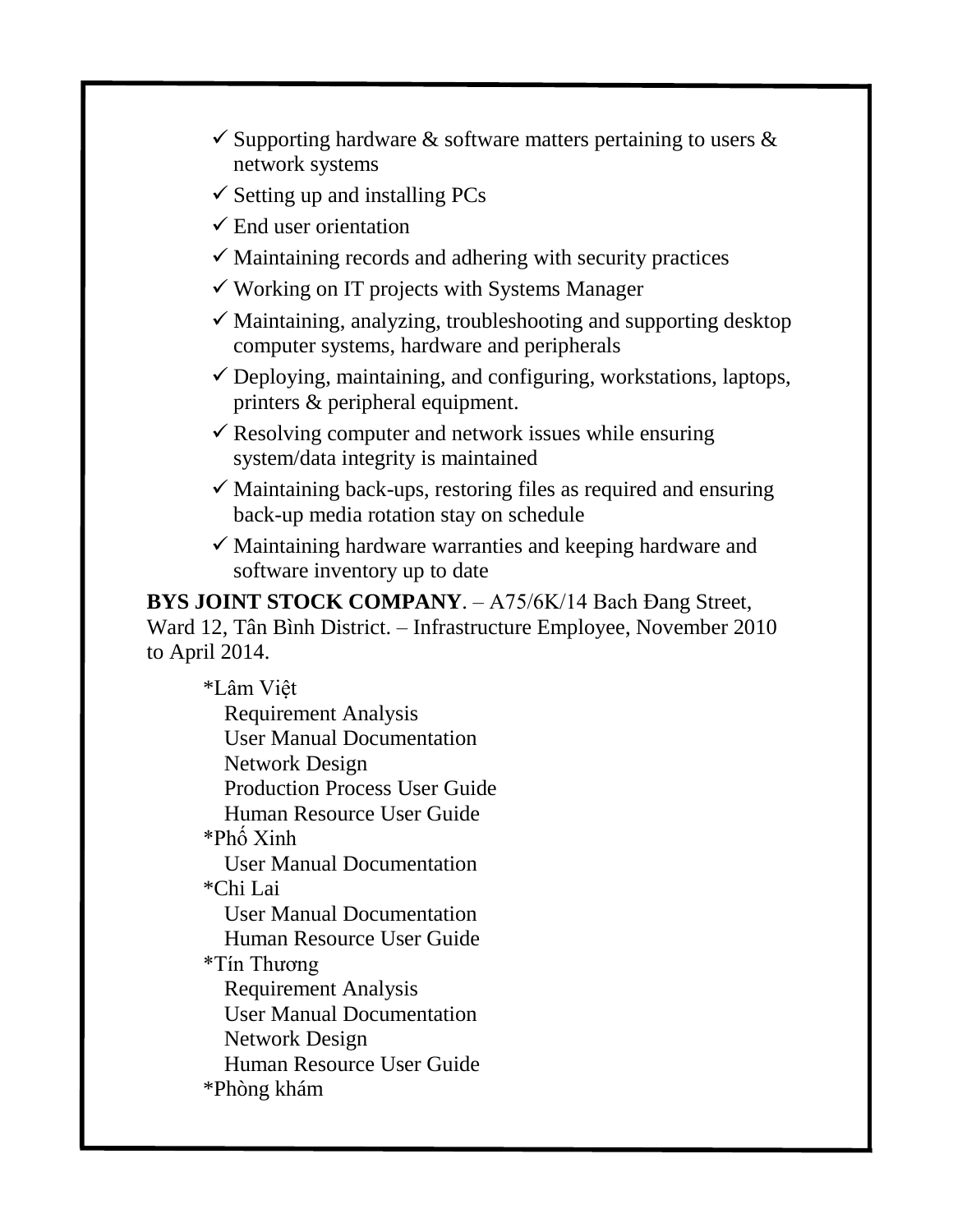Requirement Analysis User Manual Documentation Network Design Human Resource User Guide \*EVN Network analysis User Manual Documentation Setup and User Guide \*Hiệp Thành Plastic Trainning Human Resource Processing Setup and User Guide

**ACACIA-IT VIET NAM**. – 97 Điện Biên Phủ St, Ward 15, Bình Thạnh District. – Onsite Support, July 2014 to September 2015.

\*BASF, NIKE, NOKIA SOLUTIONS & NETWORKS, TOWER WATSON

- $\checkmark$  PC-based application support, maintenance and upgrades
- $\checkmark$  Supporting hardware  $\&$  software matters pertaining to users  $\&$ network systems
- $\checkmark$  Setting up and installing PCs
- $\checkmark$  End user orientation
- $\checkmark$  Maintaining records and adhering with security practices
- $\checkmark$  Working on IT projects with Systems Manager
- $\checkmark$  Maintaining, analyzing, troubleshooting and supporting desktop computer systems, hardware and peripherals
- $\checkmark$  Deploying, maintaining, and configuring, workstations, laptops, printers & peripheral equipment.
- $\checkmark$  Resolving computer and network issues while ensuring system/data integrity is maintained
- $\checkmark$  Maintaining back-ups, restoring files as required and ensuring back-up media rotation stay on schedule
- $\checkmark$  Maintaining hardware warranties and keeping hardware and software inventory up to date

**MANULIFE VIETNAM**. – 75 Hoang Van Thai, Tan Phu Ward, District 7. – IT HelpDesk, Sep 2016 to present.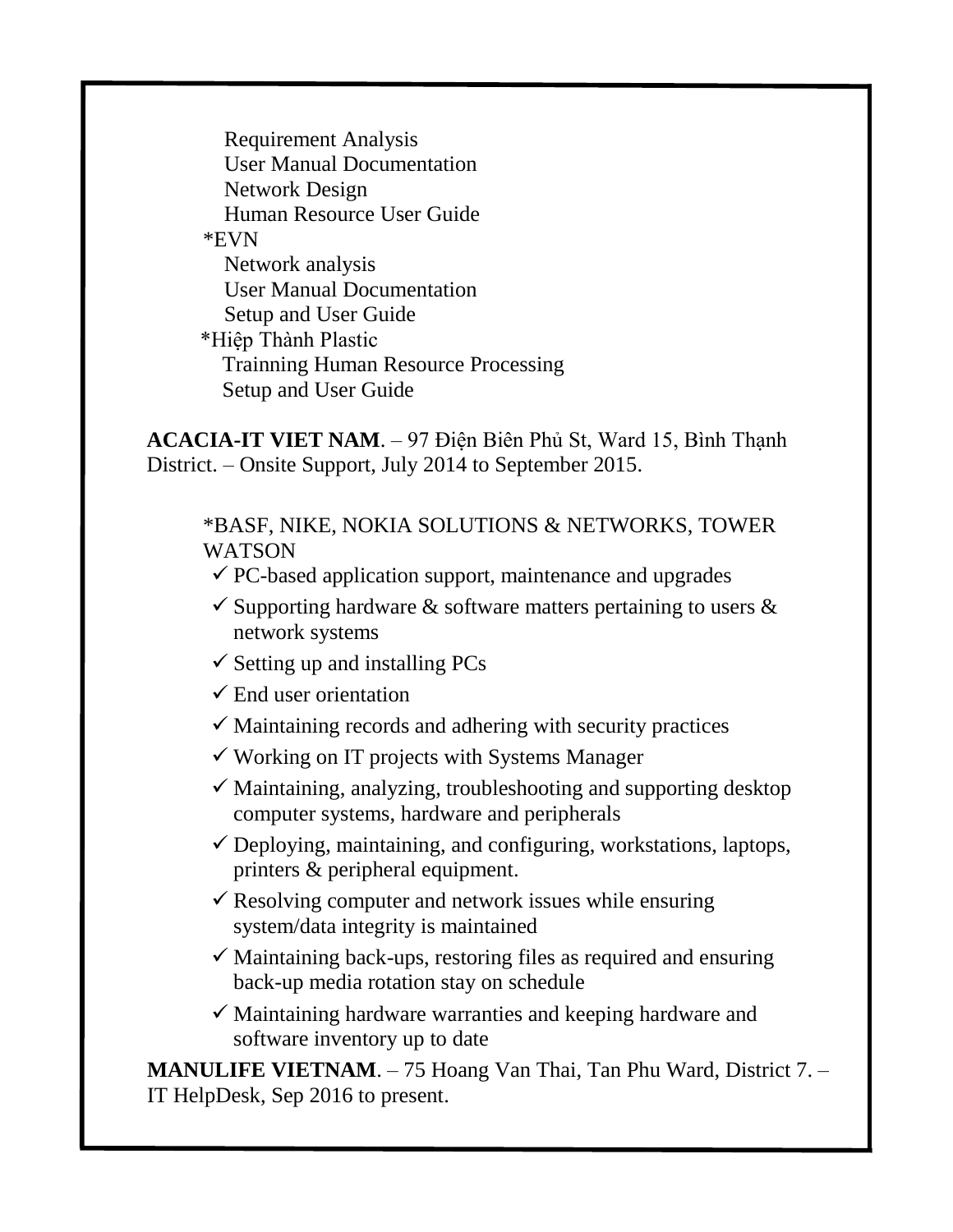#### \*IT HELPDESK

- $\checkmark$  PC-based application support, maintenance and upgrades
- $\checkmark$  Supporting hardware  $\&$  software matters through ServiceNow
- $\checkmark$  Setting up and installing PCs & Laptops
- $\checkmark$  End user orientation
- $\checkmark$  Working on IT projects with NewOffice
- $\checkmark$  Maintaining, analyzing, troubleshooting and supporting desktop computer systems, hardware and peripherals
- $\checkmark$  Deploying, maintaining, and configuring, workstations, laptops, printers & peripheral equipments.
- $\checkmark$  Maintaining hardware warranties and keeping hardware and software inventory up to date
- $\checkmark$  IT Office Project

### **Education**

Associate in Applied Science (AAS) degree at Saigontech College *2006*

- Microsoft Windows 2008 Network & Operating System Essentials
- Implementing Microsoft Windows 2008 Professional and Server
- Implementing a Microsoft 2008 Network Infrastructure
- Implementing and Administering Microsoft Windows 2008 DS services
- Designing a Microsoft Windows 2008 Networking Services **Infrastructure**
- Designing MS Windows 2008 Directory Services Infrastructure

Attitude & Effective Communication Skills *2008*

### **References \_\_\_\_\_\_\_\_\_\_\_\_\_\_\_\_\_\_\_\_\_\_\_\_\_\_\_\_\_\_\_\_\_\_\_\_\_\_\_\_\_\_\_\_\_\_\_\_\_\_\_\_\_\_\_\_**

- Mr. Nguyễn Hữu Thanh- Administrator at Saigontech College, [thanhnh@saigontech.edu.vn,](mailto:thanhnh@saigontech.edu.vn) Tel: 0918788170
- Mr. Vũ Khắc An- Director at BYS, [an.vu@bys.vn](mailto:an.vu@bys.vn), Tel: 0944136789
- Mr. Nhan Tấn Lộc- Team Leader, [locnt@acacia-it.com](mailto:locnt@acacia-it.com) , Tel: